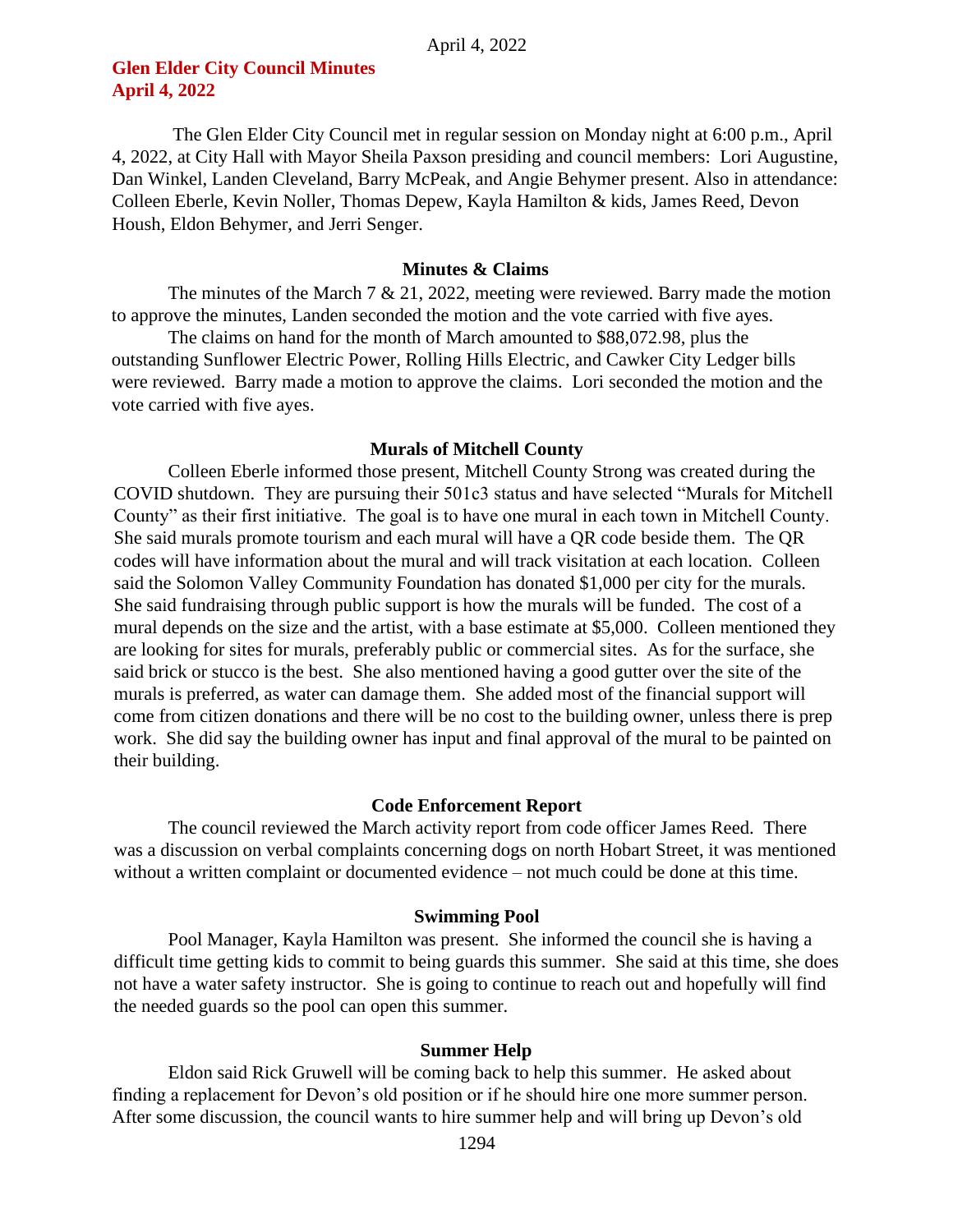position again in the fall. Eldon said he has a college guy that is interested in working this summer.

## **Electrical H Structure**

Eldon said Prairie Land Electric presented a bid for \$5,240.00, for labor only, to replace the electrical H structure south of town feeding the water plant. He said the city will supply all the materials. Eldon added they plan to put in three 45-foot poles, to replace the old deteriorated two-pole structures. He said the bid is to replace the north side. He mentioned the south side will be replaced next year. Dan made a motion to hire Prairie Land to replace the electrical H structure. Lori seconded the motion and the vote carried with five ayes.

## **Meeting Time**

Barry made a motion to move the council meeting times back to 7:00 pm. Lori seconded the motion and the vote carried with five ayes.

## **Employee Wages**

At 6:40 pm Landen made a motion to go into executive session for 20 minutes to discuss non-elected personnel, with the mayor and council members present. Lori seconded the motion and the vote carried with five ayes.

At 7:00 pm Mayor Paxson re-opened the regular council meeting with no decisions being made in executive session.

Landen made a motion to pay the following wages: \$8.50 to summer operational help, \$23.25 to the City Supervisor, \$20.50 to the City Clerk. These wages are to begin with the April 1, 2022 time worked, or May 1, 2022 paychecks. Dan seconded the motion and the vote carried with four ayes. Angie abstained from the vote.

## **Building Permits**

Dan Winkel, building permit chairman, went through the application for Trahoon's fence and dog pen. After a brief discussion, Barry made a motion to approve the following building permits: #22-8 – erect a grain bin gazebo for Bill Erb at 108 N. College, and #22-9 – erect a dog pen and privacy fence for Tyler Trahoon at 121 E. Kansas. Angie seconded the motion and the vote carried with five ayes.

## **Employee Report**

Eldon informed the council Hahn Masonry will start on the booster pump building in the next week or so. He said Stuart Porter is still looking for a lower price on the original pump he received bids for.

Eldon also mentioned they will be switching back to the original soap at the car wash. They tried a different soap and have not been happy with the results.

Devon asked about staying on the clock when he goes out to fight rural fires. He assured the council if they were working on a project or he was needed in town, he wouldn't leave. The council approved paying him to go on rural fire calls.

## **Clerk's Report**

The clerk announced it has been a year since the 2021 winter storm charges began. After this month only ten accounts will remain on the payment agreement plan.

The clerk thanked the council for allowing her to attend the Spring Clerk's Conference. She said KMIT has a new health insurance option with Blue Cross Blue Shield. She plans to invite a KMIT representative to come explain the program to the council.